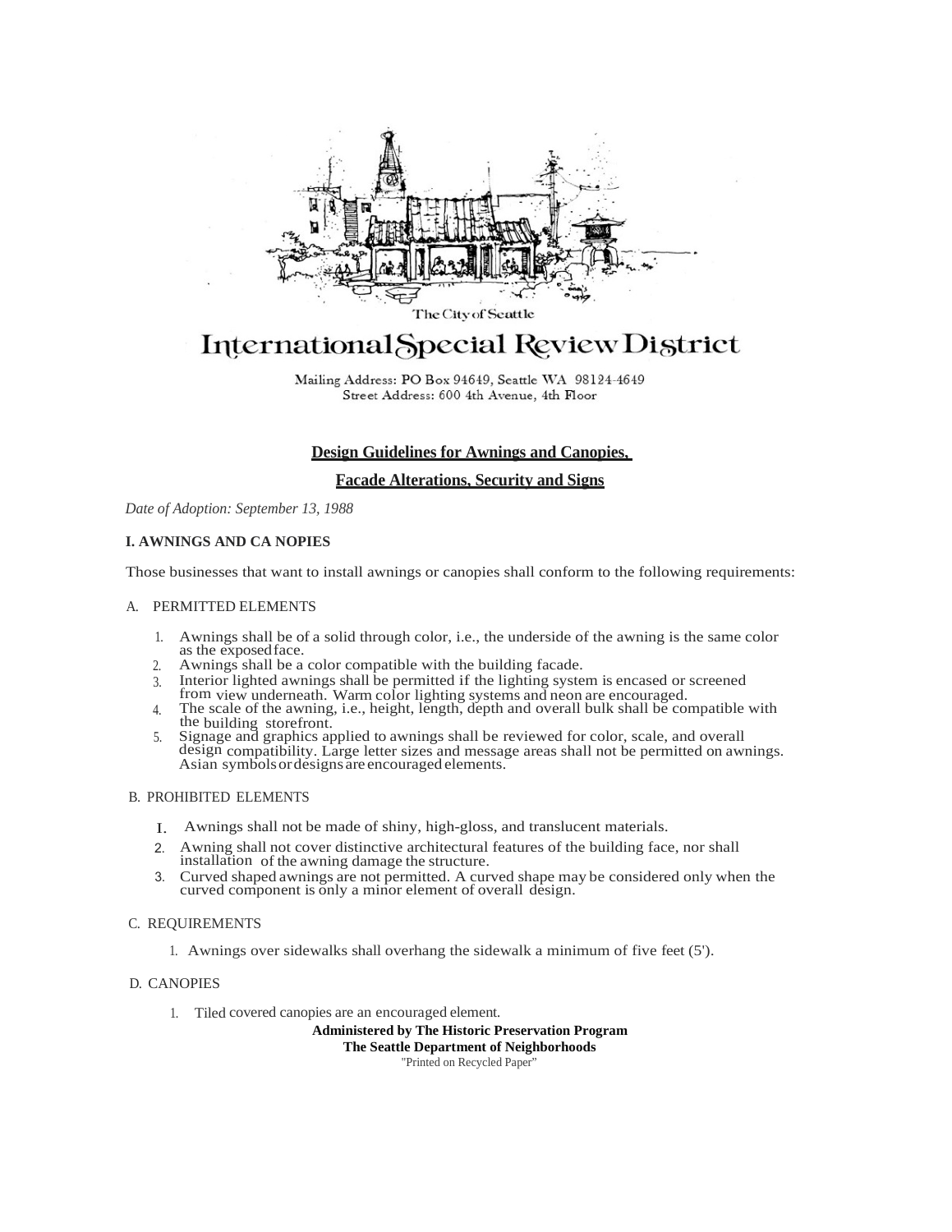## **II. STOREFRONT AND BUILDING DESIGN GUIDELINES**

The following guidelines will be used by the board in the evaluation of requests for storefront and building design approval and shall apply to the Asian Design Character District (SMC23.66.326).

- A. Any exterior facade alteration shall respect the original architectural integrity of the storefront.
- B. Earthen materialssuch as brick, wood, concrete and tile shall be used for entry doors, windows and the main facade.The painting of brick shall be discouraged.
- C. Recessed entryways and/or alcovesshall be maintained for existing street level storefronts.
- D. Original storefront fenestration shall be preserved (i.e., bay windows, transom areas and door design).
- E. Anodized aluminum or other metal materials shall be reviewed by the board and permitted when:
	- I. The historic appearance of the building and district is preserved by replicating visual building details.
	- 2. The aluminum or metal material is painted of a compatible color.
	- 3. The building is a non-contributing historically or architecturally significant building.
	- 4. The appearance does not impact aprimary facade.
- F. All glass and window areas shall be clear. Mirrored glass is not permitted in the district.
- G. Physical elements that exhibit the district's Asian character shall be encouraged, preserved and restored. Such itemsinclude calligraphic signs, lattice work, and tiled canopies.

## Ill. **SECURITY SYSTEMS**

The following guidelines will be used by the board in the evaluation of requests forsecurity systems that impact the exterior appearance of a facade.

- A. Permanent window and doorsecurity barsshall be discouraged on primary facades within the Asian Design Character District. Primary facades are those which front on a public right-of-way or can be viewed froma public right-of-way.
- B. Sliding scissor gatesor roll-down panel systems are preferred to minimize the visual impactduring business operatinghours.
- C. Security systemsshall not cover distinctive architectural features on the facade norshould installation damage the structure.
- D. Other security systems considered that do not have a negative visual impact to the exterior facade shall be utilized if feasible. Such systems may include internal alarms or transparent film coverings for windows.

#### **IV. SIGNAGE for interior-lit cabinets**

The following guideline will be used by the board in the evaluation of requests for interior lighted cabinet signs.

The background color of an interior lighted cabinet shall be compatible and integrated with the building face upon which it is attached.

*Date of Adoption: September I3, I 988 Signed by. David Mosley, Director Department of Community Development*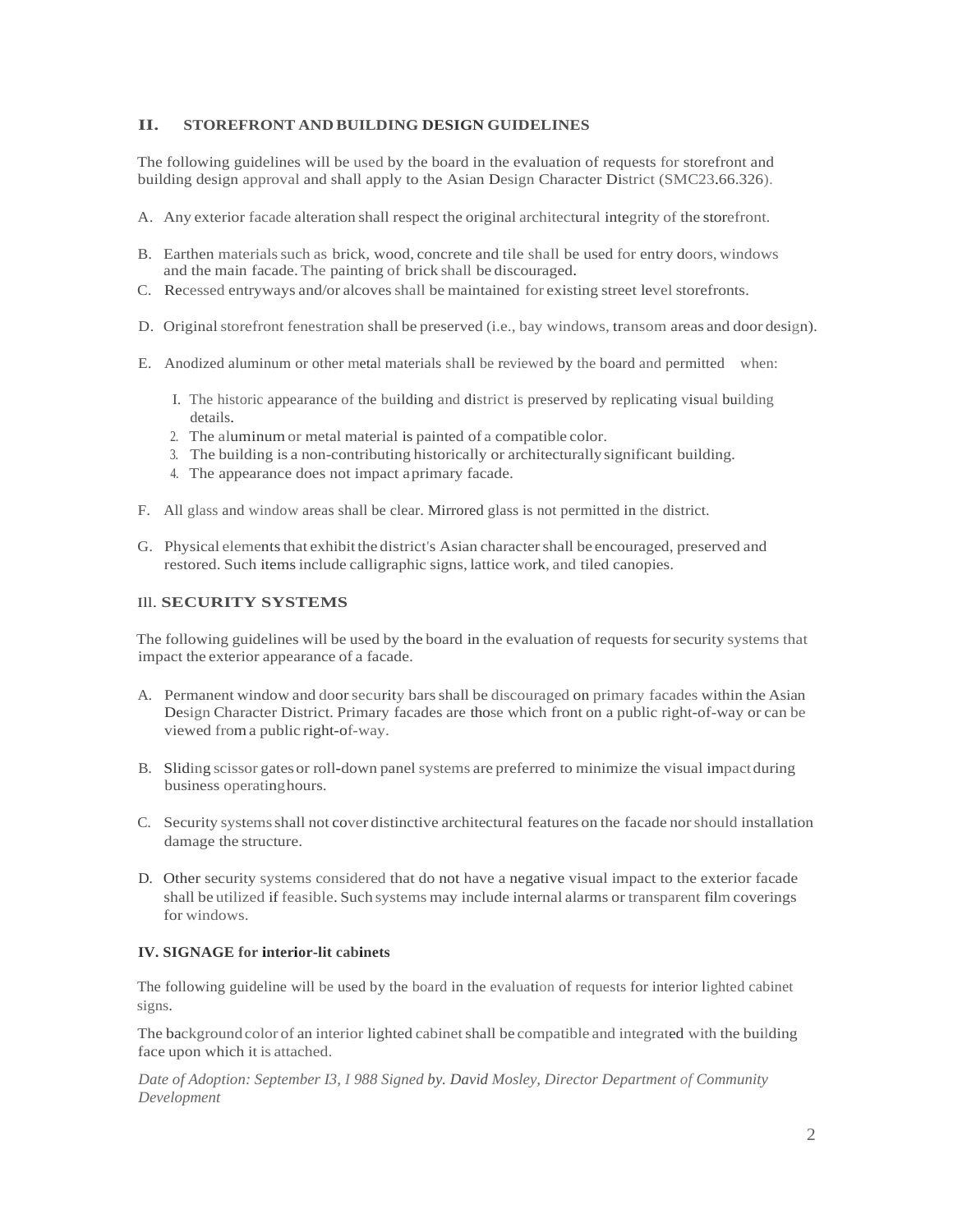## **DESIGN GUIDELINES FOR SIGNS**

*Date of Adoption: OCTOBER 9, 1990*

These guidelines will be used by the board in the evaluation of requests for facade design and sign approval and shall apply to the International Special Review District as a whole (SMC 23.66.336.8). They supplement the " Design Guidelines for Awnings and Canopies, Facade Alterations; Security and Signs" adopted September 13, 1988.

## I. **AUTHORITY**

Proposals for exterior signs must be approved by the Director of the Department of Neighborhoods based on a recommendation by the board (SMC 23.66.338.8)and thedevelopment standards in the International Special Revie w District Ordinance (S MC 23.66.338).

The board may recommend use and development standards when such standards are not provided in the Ordinance (SMC 23.66.020.C). Rules consistent with the standards in the Ordinance may be adopted administratively by the Director, following recommendation by the board (SMC 23.66.025.C). These guidelines are adopted as rules consistent with the District's goals and objectives to improve visual relationships and assure that new development is compatible with the character of existing buildings (SMC 23.66. 302- .304).

# **11. DESIGN GUIDELINES**

A. BUILDINGS WITH MULTIPLE TENANTS: The following design guidelines apply to buildings with multiple tenants:

- I. All signs on a single building shall be coordinated as to size, shape, color and location. They shall be of shapes, colors, and textures compatible with each other and with the architecture and exterior finish materials of the building.
- 2. When a tenant's space has no street frontage, the maximum permitted sign area shall be one half (SO%)of the area allowed in SMC 23.66.338 D, using the width of the tenant space projected to the nearest street in place of the street frontage measurement.

B. BUILDING GREATERTHAN ONESTORY: Projectingsignsorsurface-mounted internally-lighted "box" signsshall be prohibited above the sill line of the second floor.Signsidentifying the building or a single primarytenantareexcepted fromthis provision.

C. IN T ERNALLY LIGHTED SIGNS IN ALL LOCATIONS: The color of the cabinet or "box" shall be compatible and integrated with the building face to which it is attached.

#### **Ill. PROCEDURES**

A. Applicants for new construction, renovation, or change of use of three or more tenants of a multi tenant building shall submit an overall sign plan for the building as part of and at the time of their application for facade design approval, or at use approval if no facade changes are proposed. B. Building sign plans shall include the total number of building and tenant signs proposed and the location, size, and shape of each.

C. Building sign plans may, at the applicant's option, include proposed sign colors, materials, methods of lighting, and/or letterstyles.

D. Preparation and approval of building sign plans is intended to aid applicants in the design of signs and to streamline board approval of applications. Individual signs still require review and a certificate of approval by the board.

*Signed by: Rona Zevin, Acting Director Department of Community Development*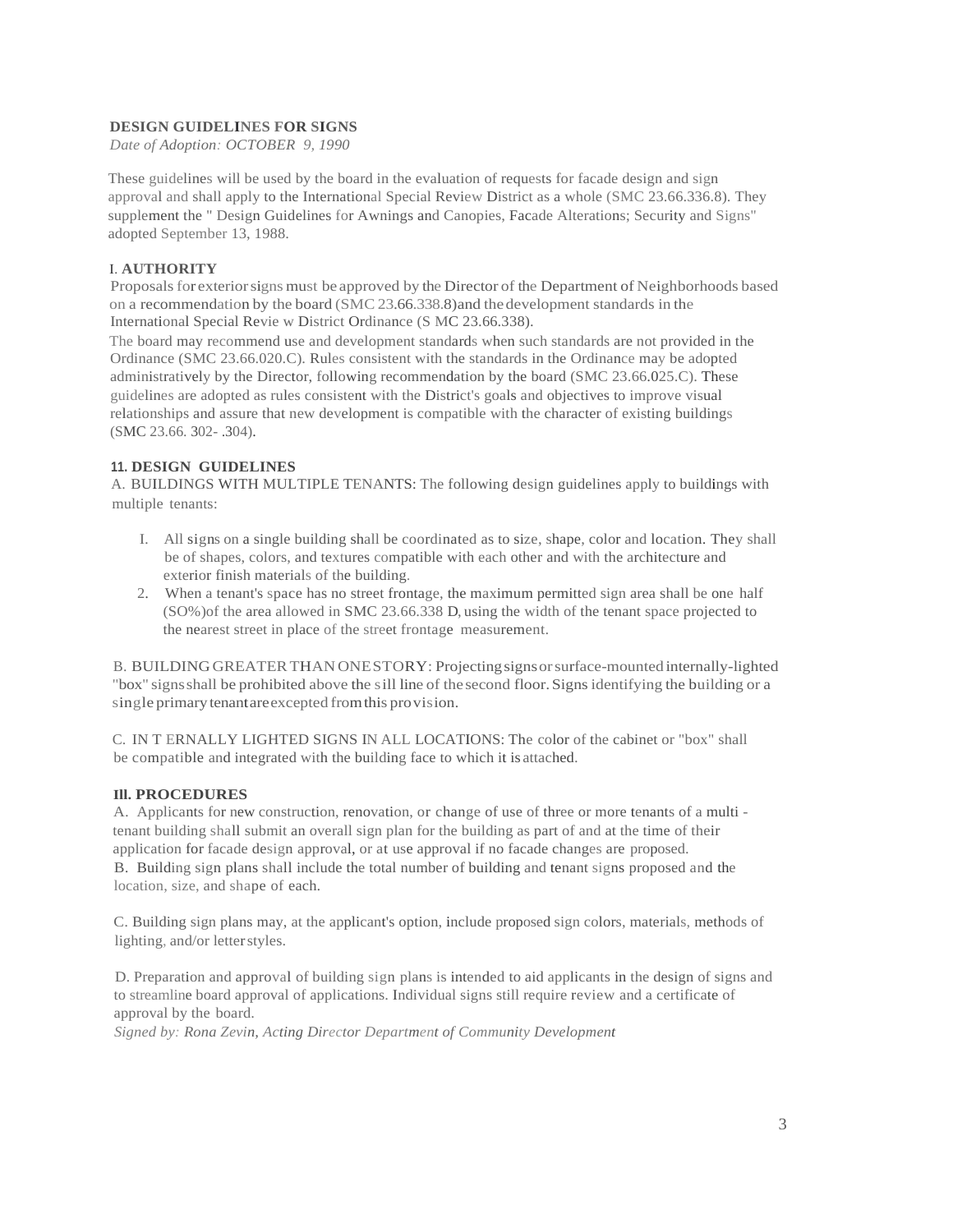### **SIDEWALK DISPLAY RACKS**

## *Date of Adoption: November. 24, 1993*

These guidelines will be used by the International Special Revie w District Board (Board) in the evaluation of requests for sidewalk display racks and shall apply throughout the International Special Review District.

# **I. DESIGNGUIDELINES FORSIDEWALK DISPLAY RACKS:**

# *A Certificate of Approval is required for any change to the public right of way in the International District (SMC 23.66 030).*

Rules consistent with the use and development standards in the Ordinance may be adopted administratively by the Director, following recommendation by the board (SMC 23.66.025.C). These guidelines are adopted as rules consistent with the District's use and development standards which give preference to street level uses which are "pedestrian -oriented retail shopping and service business uses that are highly visible or prominently display merchandise in a manner that contributes color and activity to the streetscape" [SMC 23.66.326(b)]. Providing use of the sidewalk adjacent to street level retail shops is consistent with these preferred street level uses and perpetuates a sense of outdoor markets found throughout Asia. Use of the street adjacent to street level shops increases the vitality of the neighborhood, and enhances the public safety and pedestrian friendliness of the streets.

# **II. DESIGN GUIDELINES**

- I. [n order to encourage the use of sidewalk displays adjacent to street level retail shops and to ensure pedestrian safety, the use of the public sidewalksforthe display of merchandise requires a Street Use Permit from the Seattle Engineering Department and a Certificate of Approval from the International Special Review District Board. A Street Use Permit must be renewed every year. A new Certificate of Approval will be required only if there are changes in the location of the display racks.
- 2. Display racks must be adjacent to the front of the building. They must not extend more than three feet (3') from the face of the building or beyond the sides of the storefront. The exact location of permitted use will be determined by the Seattle Engineering Department, as storefront configurations and sidewalk width vary within the International District.
- 3. Display racks must be portable and must be stored overnight inside the business premises.
- 4. The business owner is responsible for keeping the sidewalk free of boxes, debris or any other tripping /slipping hazard to pedestrians. The business owner must provide proof of insurance, acceptable to the Seattle Engineering Department with the Street Use Permit application. The insurance must cover the display racks for pedestrian safety.
- 5. In order to "encourage the use of street level spaces for pedestrian oriented retail specialty shops with colorful and interesting displays", the sidewalk display area is to be used as an extension of the store premises. The items in the sidewalk display area must be associated with the merchandise sold within the store.
- 6. Purchase of the merchandise must occur inside the store.
- 7. The permitted sidewalk display area is for the display of produce or merchandise. Preparatory packaging, bund ling or cleaning of produce or merchandise is limited to the same three feet (3') area in which dis play racks are permitted, as determined by the Seattle Engineering Department, and limited to the items on display.
- 8. Sidewalk use shall correspond to business hours of the adjacent business.

# **Ill. PROCEDURES**

I. Applicants for sidewalk display racks shall submit an application for a Street Use Permit with the City of Seattle Engineering Department and an application for Certificate of Approval with the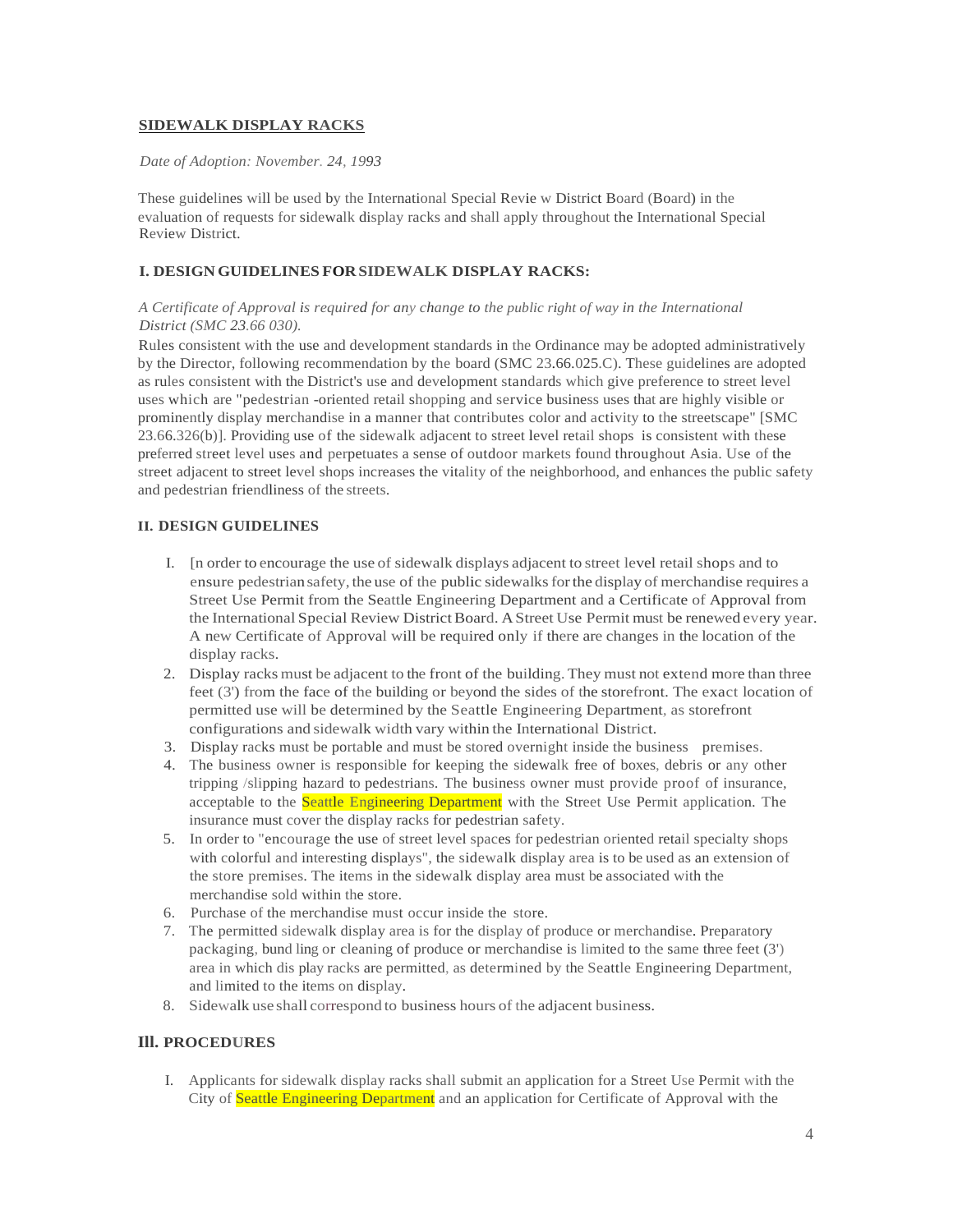International Special Review District Board. The Engineering Department will do a site inspection and prepare a field report noting the permitted area for sidewalk display racks. Engineering will send one copy of the field report to the applicant and one copy to the Board Coordinator. Once the field report is received by the Board Coordinator, the application will be placed on the Board agenda.

- 2. The Board will review the application for a Certificate of Approval at the next available Board meeting. The Board meets the second and fourth Tuesday of every month. Applications must be received by noon, on Tuesday, one week prior to the scheduled Board meeting.
- 3. The Board Coordinator will send the applicant and Engineering Department a copy of the Board's action. The applicant will provide the Engineering Department with proof of insurance, acceptable to Engineering before a street use permit will be issued.